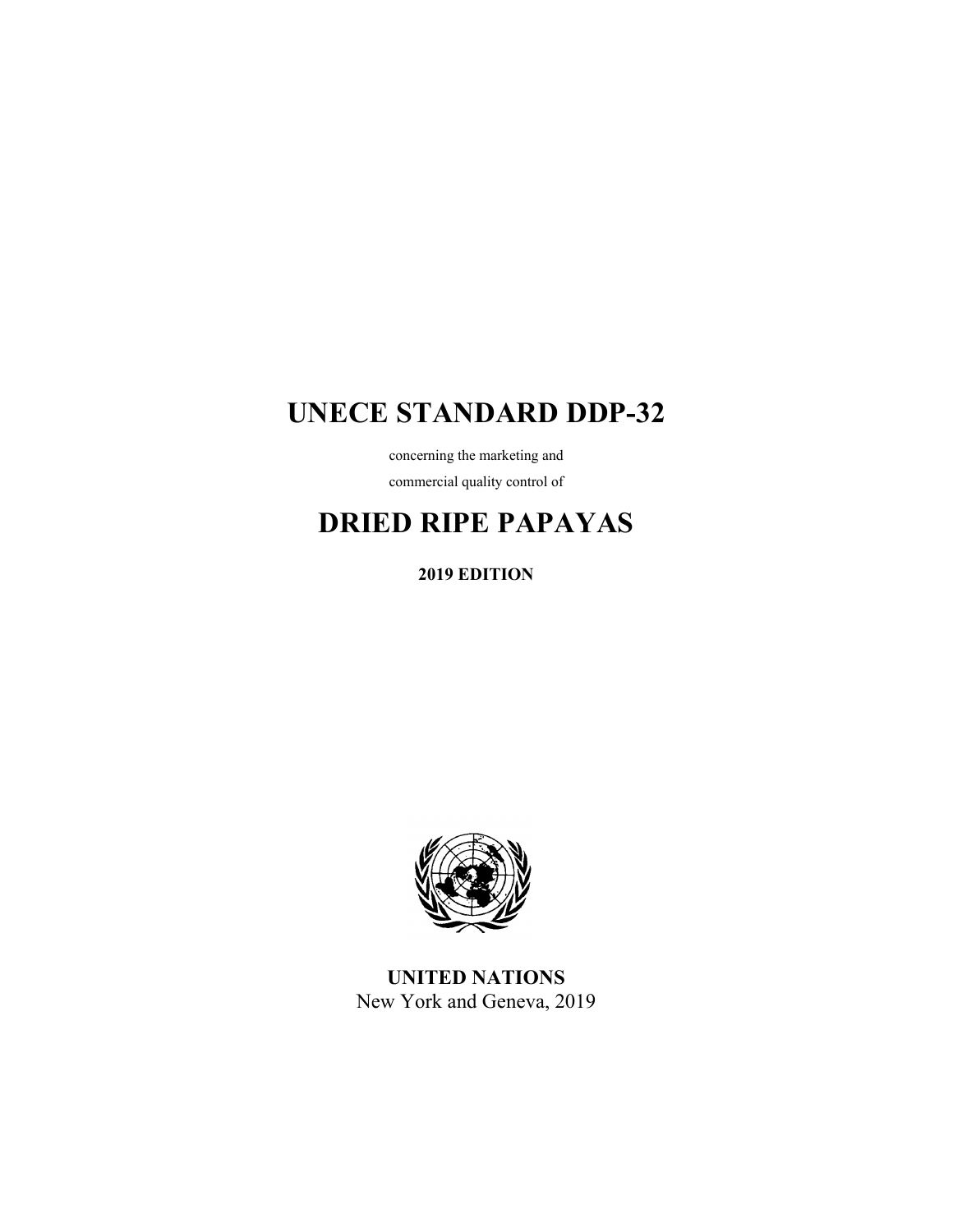#### **NOTE**

#### **Working Party on Agricultural Quality Standards**

The commercial quality standards developed by the United Nations Economic Commission for Europe (UNECE) Working Party on Agricultural Quality Standards help facilitate international trade, encourage high-quality production, improve profitability and protect consumer interests. UNECE standards are used by Governments, producers, traders, importers and exporters, and other international organizations. They cover a wide range of agricultural products, including fresh fruit and vegetables, dry and dried produce, seed potatoes, meat, cut flowers, eggs and egg products.

Any member of the United Nations can participate, on an equal footing, in the activities of the Working Party. For more information on agricultural standards, please visit our website http://www.unece.org/trade/agr/welcome.html.

The new Standard for Dried Ripe Papayas is based on document ECE/CTCS/WP.7/2019/17, reviewed and adopted by Working Party at its seventy-fifth session.

The designations employed and the presentation of the material in this publication do not imply the expression of any opinion whatsoever on the part of the United Nations Secretariat concerning the legal status of any country, territory, city or area or of its authorities, or concerning the delimitation of its frontiers or boundaries. Mention of company names or commercial products does not imply endorsement by the United Nations.

All material may be freely quoted or reprinted, but acknowledgement is requested.

Please contact us at the following address with any comments or enquiries:

 Agricultural Standards Unit Economic Cooperation and Trade Division United Nations Economic Commission for Europe Palais des Nations CH-1211 Geneva 10, Switzerland E-mail: agristandards@unece.org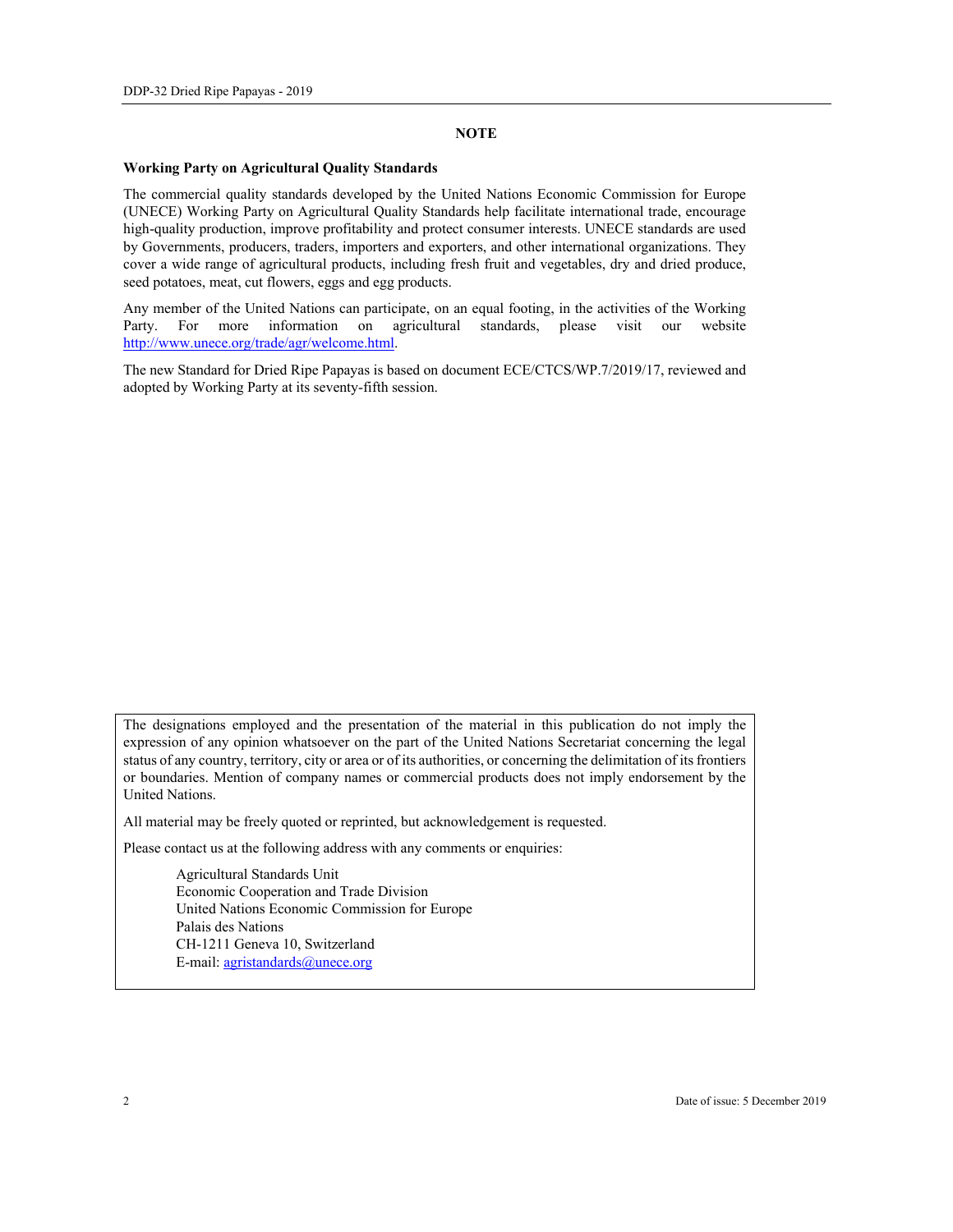## **UNECE Standard DDP-32 concerning the marketing and commercial quality control of Dried Ripe Papayas**

## **I. Definition of produce**

This standard applies to dried ripe papaya, peeled and unpeeled, from varieties (cultivars) grown from *Carica papaya*, of the Caricaceae family and their hybrids intended for direct consumption or for food when intended to be mixed with other products for direct consumption without further processing. This standard does not apply to dried ripe papayas that are processed by salting, sugaring, flavouring, or roasting or for industrial processing.

Dried ripe papayas may be presented in the following styles:

- Sliced; varying lengths and thickness
- Diced into chunks and/or cubes
- Chips and strips of irregular shapes; and
- Any other style of dried ripe papayas shall be permitted provided that the product is distinct from the above-mentioned styles and sufficiently labelled.

## **II. Provisions concerning quality**

The purpose of the standard is to define the quality requirements of dried ripe papayas at the export control stage after preparation and packaging.

However, if applied at stages following export, the legal holder shall be responsible for observing the requirements of the standard. The legal holder of products not in conformity with this standard may not display such products or offer them for sale, or deliver or market them in any other manner.

#### **A. Minimum requirements**

In all classes subject to the special provisions for each class and the tolerances allowed, the dried ripe papayas must be:

- sound; produce affected by rotting or deterioration such as to make it unfit for human consumption is excluded
- clean, practically free of any visible foreign matter
- free from living pests whatever their stage of development
- free from damage caused by pests, including the presence of dead insects and/or mites, their debris or excreta
- free from blemishes, burns, areas of discolouration or spread stains in pronounced contrast with the rest of the produce affecting in aggregate more than 20 per cent of the surface of the produce.
- free from mould filaments visible to the naked eye
- free of fermentation
- free of abnormal external moisture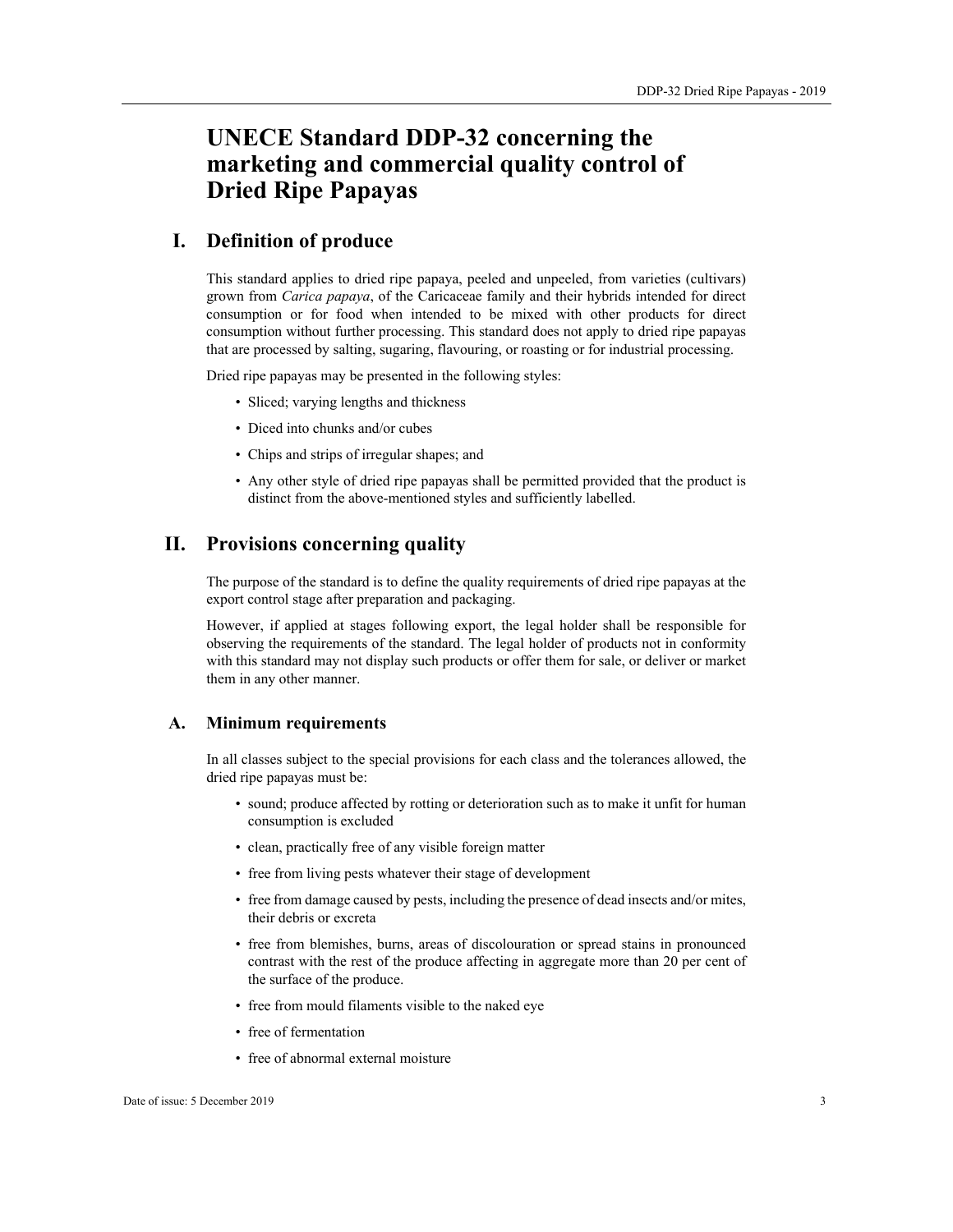• free of foreign smell and/or taste, except for a taste of sodium chloride and a slight smell of preservatives/additives <sup>1</sup>.

The condition of the dried ripe papayas must be such as to enable them

- to withstand transportation and handling
- to arrive in satisfactory condition at the place of destination.

#### **B.** Moisture content<sup>2</sup>

The dried ripe papayas shall have a moisture content:

- not exceeding 18.0 per cent for untreated dried ripe papayas
- between 18.0 and 25.0 per cent for dried ripe papayas treated with preservatives or preserved by other means (e.g. pasteurization).

#### **C. Classification**

In accordance with the defects allowed in section "IV. Provisions concerning tolerances", dried ripe papayas are classified as follows:

"Extra" Class, Class I, Class II

The defects allowed must not affect the general appearance of the produce as regards quality, keeping quality and presentation in the package

## **III. Provisions concerning sizing**

Sizing and uniformity in size of dried ripe papayas is optional in all classes; however, when sized, size is determined by diameter of the widest part.

## **IV. Provisions concerning tolerances**

At all marketing stages, tolerances in respect of quality and size shall be allowed in each package or in each lot for produce not satisfying the requirements of the class indicated.

 <sup>1</sup> A slight smell of sulphur dioxide (SO2) is not considered as "abnormal". Preservatives may be used in accordance with the legislation of the importing country. Dried ripe papayas may be sulphured in order to retain their original colour.<br><sup>2</sup> The moisture content is determined by one of the methods given in Annex I of the Standard Layout –

Determination of the moisture content for dried produce<http://www.unece.org/trade/agr/standard/dry/StandardLayout/StandardLayoutDDP\_e.pdf>. The laboratory reference method shall be used in cases of dispute.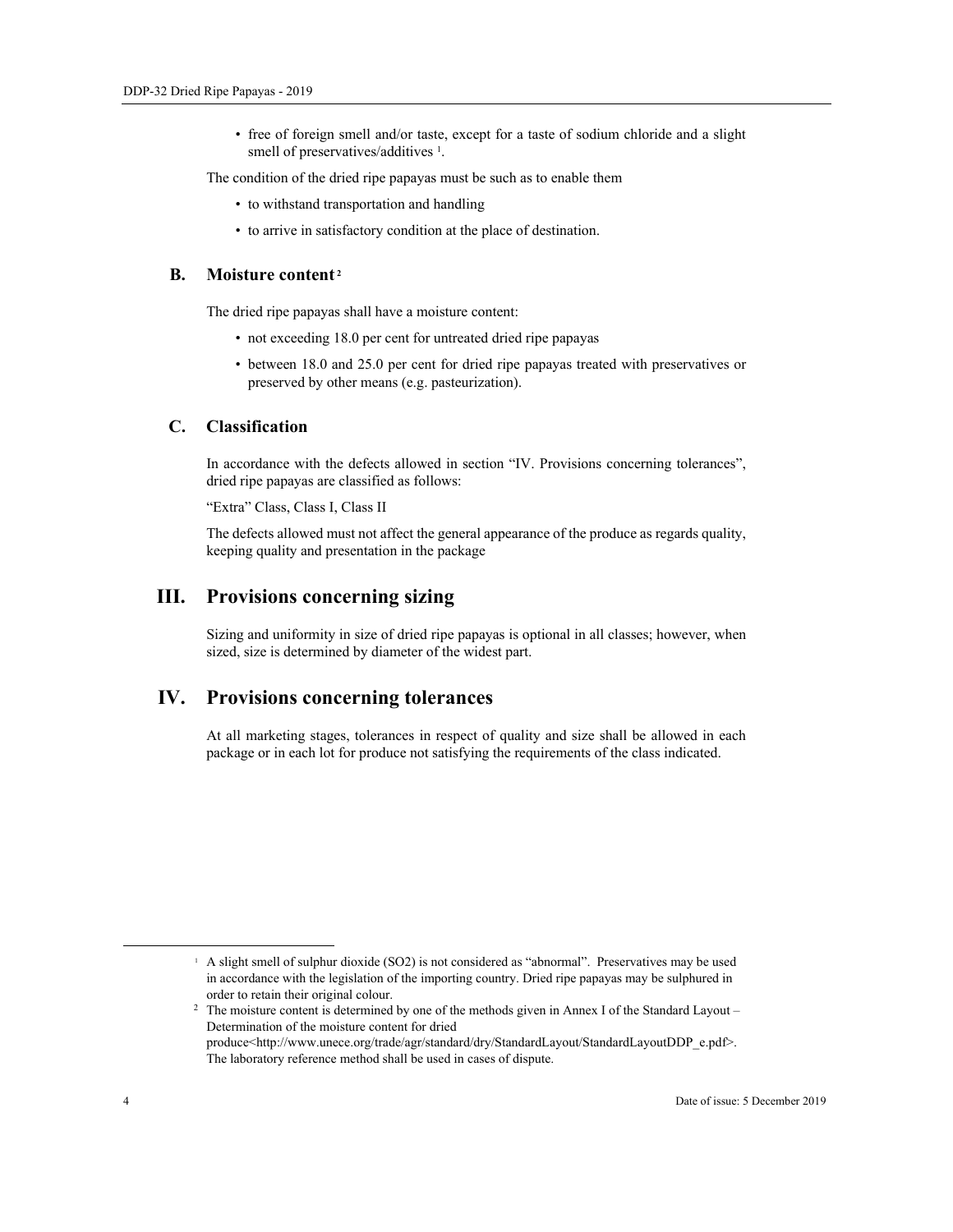#### **A. Quality tolerances**

| Defects allowed                                                          | Tolerances allowed percentage of defective<br>produce, by number or weight |          |                |
|--------------------------------------------------------------------------|----------------------------------------------------------------------------|----------|----------------|
|                                                                          | Extra                                                                      | Class I  | Class II       |
| (a) Tolerances for produce not satisfying the minimum<br>requirements,   | 5                                                                          | 10       | 15             |
| of which no more than                                                    |                                                                            |          |                |
| Injuries calluses and damage caused by heat during<br>drying             | 5                                                                          | 8        | 10             |
| Mouldy and mildew spots                                                  | 1                                                                          | 4.5      | 9              |
| of which no more than                                                    |                                                                            |          |                |
| mouldy                                                                   | $\theta$                                                                   | 0.5      | 1.0            |
| Fermented, rotten or deterioration<br>of which no more than:             | 0.5                                                                        | 1.5      | 3              |
| Fermented                                                                | 0.5                                                                        | 1        | $\overline{c}$ |
| Rotten                                                                   | $\theta$                                                                   | 0.5      | 1              |
| Pest damage                                                              | 0.5                                                                        | 1        | 1              |
| Living pest                                                              | $\theta$                                                                   | $\theta$ | $\Omega$       |
| (b) Size tolerances                                                      |                                                                            |          |                |
| For produce not conforming to the size indicated                         | 10                                                                         | 15       | 20             |
| (c) Tolerances for other defects                                         |                                                                            |          |                |
| Foreign matter, seeds and pieces of seeds, skin<br>fragments (by weight) | 0.5                                                                        | 0.5      | 1              |
| not fully ripe fruit among ripe fruit                                    | $\mathbf{0}$                                                               | 1        | 3              |

## **V. Provisions concerning presentation**

## **A. Uniformity**

The contents of each package must be uniform and contain only dried ripe papayas of the same origin, quality size, (if sized), style and, if indicated, variety or colour.

The visible part of the contents of the package must be representative of its entire contents.

#### **B. Packaging**

The dried ripe papayas must be packed in such a way so as to protect the produce properly.

The materials used inside the package must be clean and of a quality such as to avoid causing any external or internal damage to the produce. The use of materials, particularly of paper and stamps bearing trade specifications is allowed provided the printing or labelling has been done with non-toxic ink or glue.

Packages must be free of all foreign matter in accordance with the table of tolerances in section "IV. Provisions concerning tolerances".